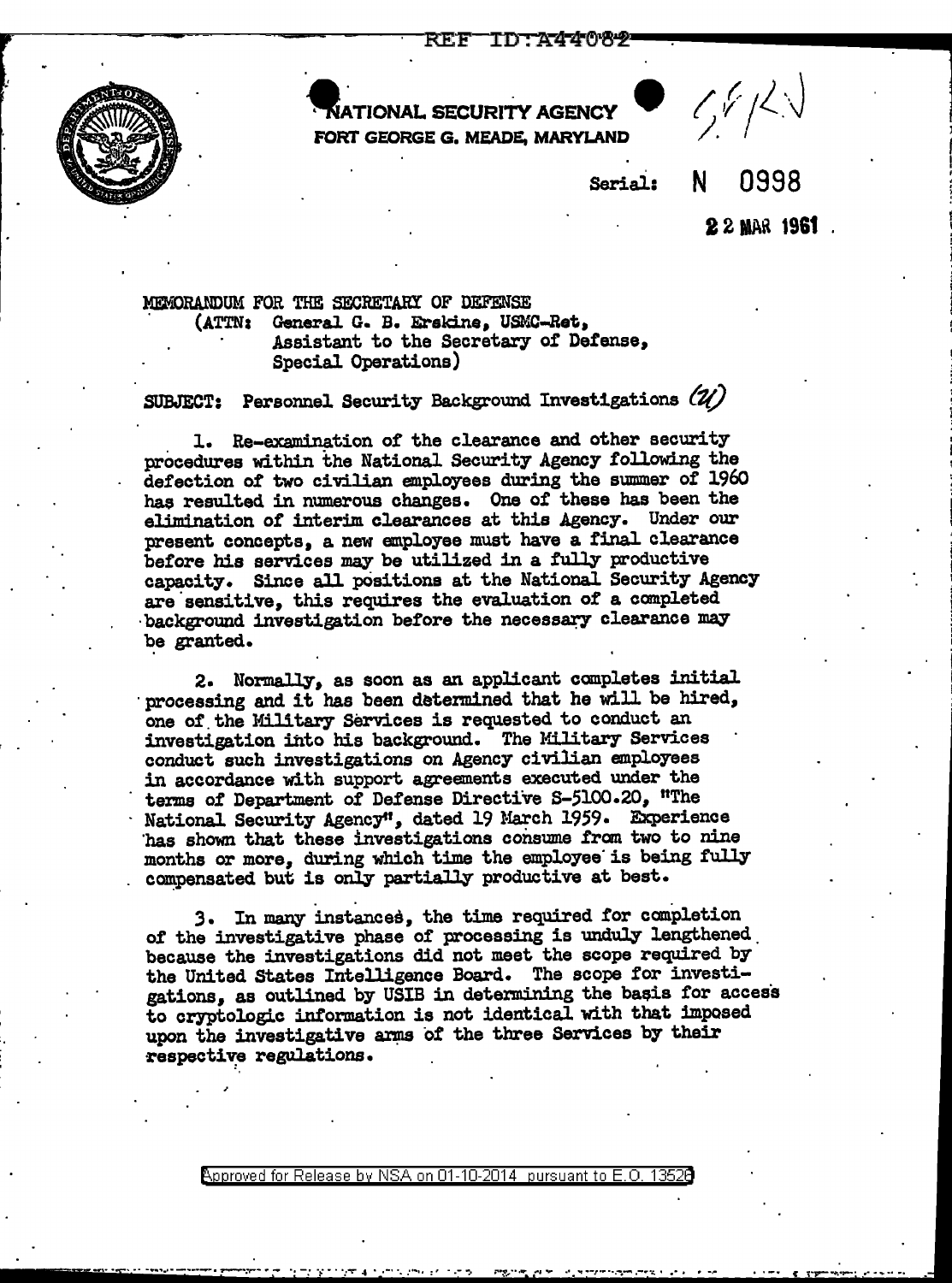N 0998

• 4. The United States Intelligence Board also requires that those individuals who have a broad lmowledge of U. s. cryptologic activities shall be re-investigated at intervals not to exceed five years. The National Security Agency initiates re-investigation requests approximately four years from the date of the last investigation in order to provide adequate time to complete the reinvestigation and the necessary evaluation.

 $\bullet$ .

5. In view of the current critical needs of this Agency for personnel, particularly those with critical skills, and the cost to the Government in salaries of personnel awaiting clearance processing, it is respectfully requested that the Secretaries of the Military Departments be asked to give priority handling to investigations on behalf of the National Security Agency. It is also requested that initial investigations and re-investigations of Agency employees be conducted under the broader scope outlined by the U.S. Intelligence Board. A draft of proposed correspondence to the Secretaries of 'the Military Departments on this matter is inclosed.

Н. FROST

Vice Admiral, USN Director

Incl: a/s ...

 $\frac{d}{d}$  bin  $\leftarrow$ **Din<br>AG Reading File<br>SEC<br>Self-explanate** 

II/I• **Self-conlanstory.** 

SEN. SEC-01, 3195, 21 Mar 61, ebc.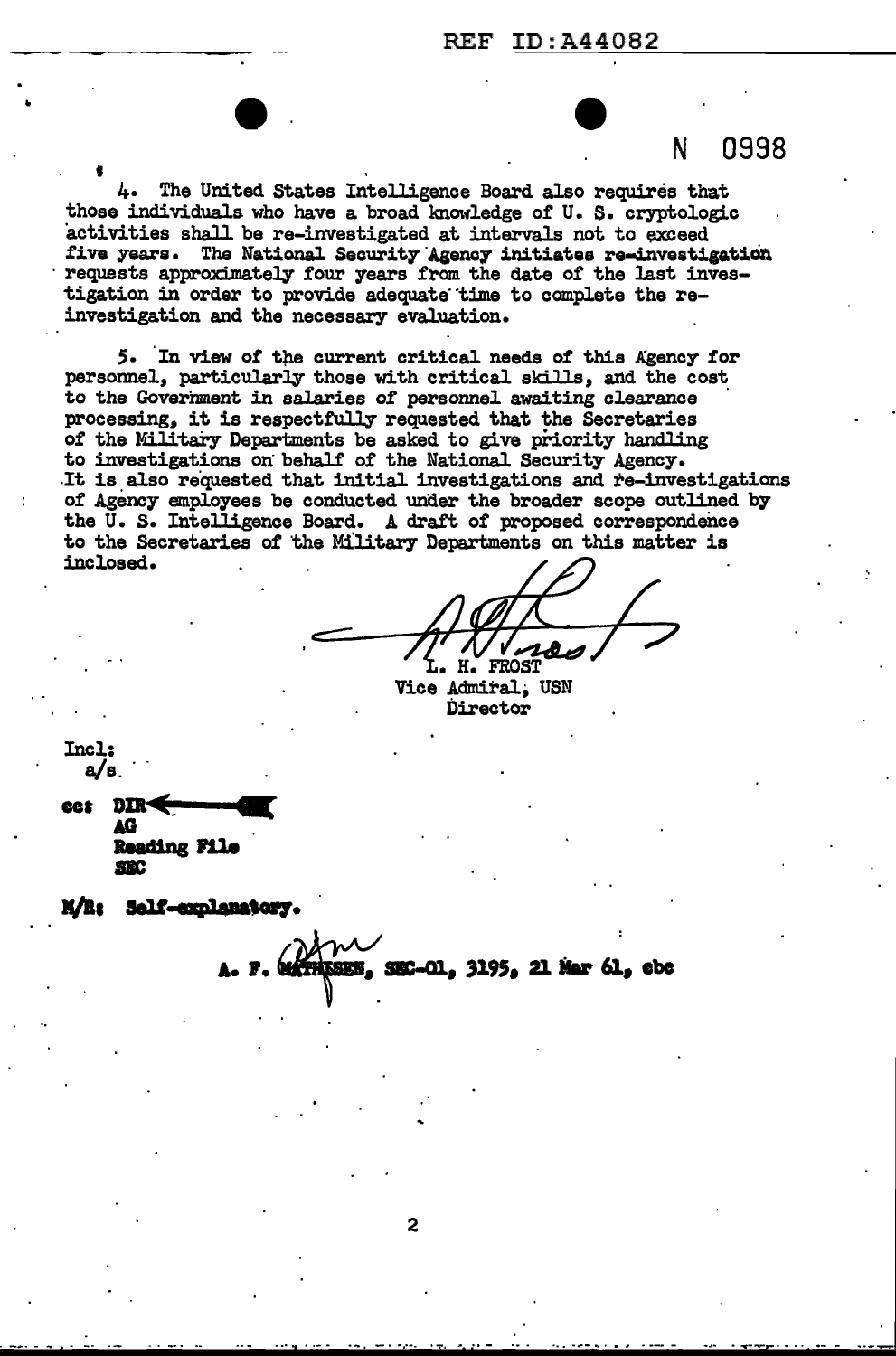# $D R A E T$

## MEMORANDUM FOR THE SECRETARY OF THE ARMY SECRETARY OF THE NAVY SECRETARY OF THE AIR FORCE

**SUBJECT:** Background Investigations Conducted on Behalf of the National Security Agency

1. As part of the support rendered to the National Security Agency in accordance with agreements executed under the terms of Department of Defense Directive S-5100.20. "The National Security Agency", dated 19 March 1959, the investigative organizations under your cognizance conduct background investigations on that Agency's civilian employees. In view of changes in clearance and other procedures placed in effect at the National Security Agency to strengthen security following the defection of two employees during the summer of 1960. Agency employees may no longer be fully utilized in a productive capacity until they have been granted a clearance based upon a completed background investigation. Unless expeditious handling can be given to these investigations, a considerable cost accrues to the Government in the salaries of these personnel while they are awaiting the completion of investigations. Also, the Agency is restricted in its ability to satisfy requirements for the employment of individuals possessing critical skills.

2. The United States Intelligence Board has established investigative requirements for determining the eligibility of individuals whose duties entail access to special intelligence information and materials. These requirements which are published in Director of Central Intelligence Directive 6/3, Communications Intelligence Regulations, dated 29 December 1959, are necessary to insure that such individuals are of excellent character and discretion, and are of unquestioned loyalty to the United States. In addition, this Directive requires that those individuals who have a broad knowledge of the special intelligence activities of the United States shall be re-investigated at intervals not to exceed five years. The National Security Agency initiates requests to the Military Departments for such re-investigations approximately four years from the date of the last investigation, in order to provide sufficient time to complete the re-investigation and the necessary evaluation.

 $0$ ugh<sup>7</sup>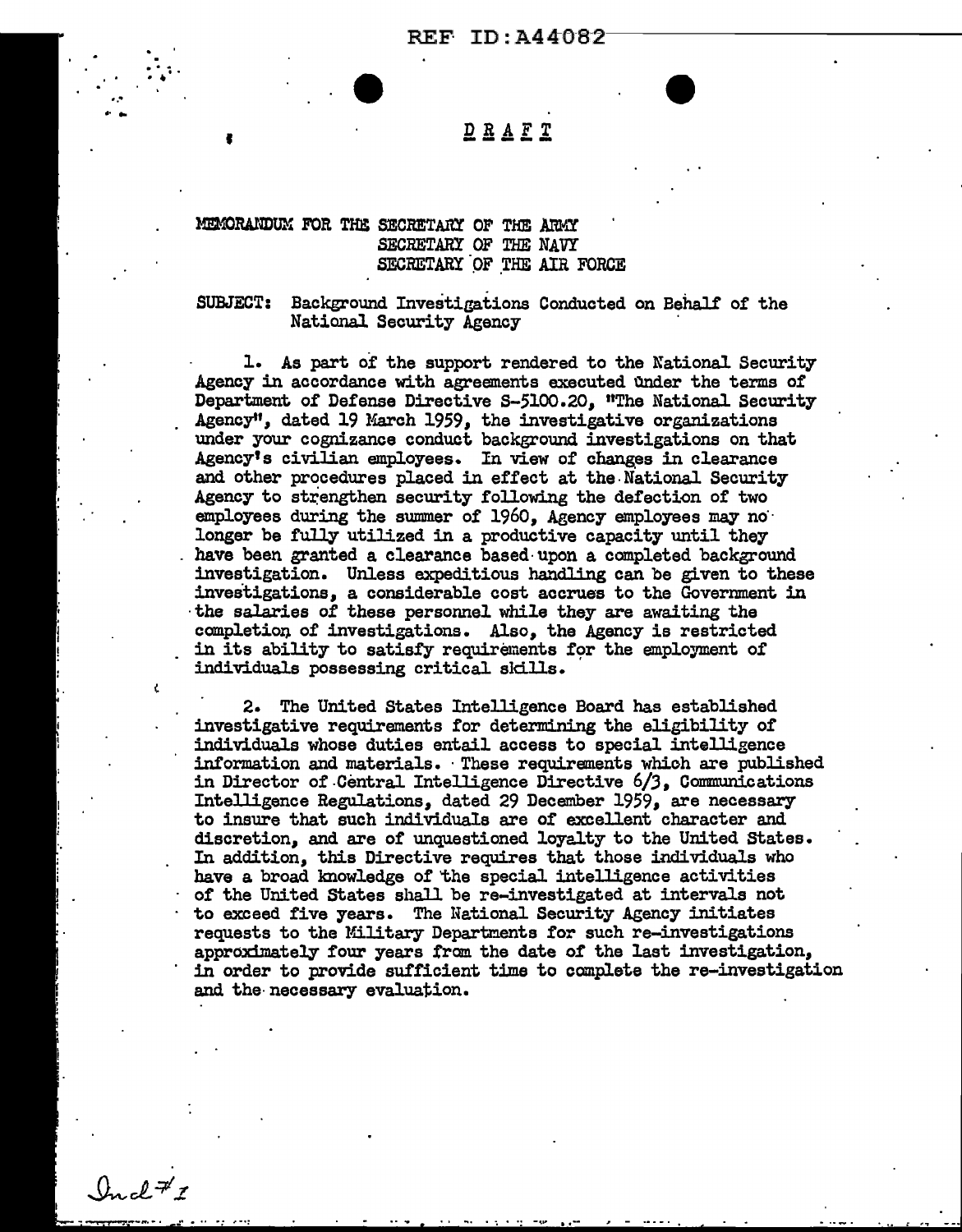REF ID:A44082

3. It is requested; therefore, that the investigative organizations under your direction be required to give priority handling to investigations conducted on behalf of the National Security Agency. Further, it is requested that in order for the National Security Agency to fulfill its responsibilities under the provisions of Director of Central Intelligence Directive 6/3, that these investigations contain. the coverage described in the inclosure to this Memorandum.

 $\overline{\mathbf{c}}$ 

Incl:

Scope Requirements for Investigations Conducted on Behalf of the National Security Agency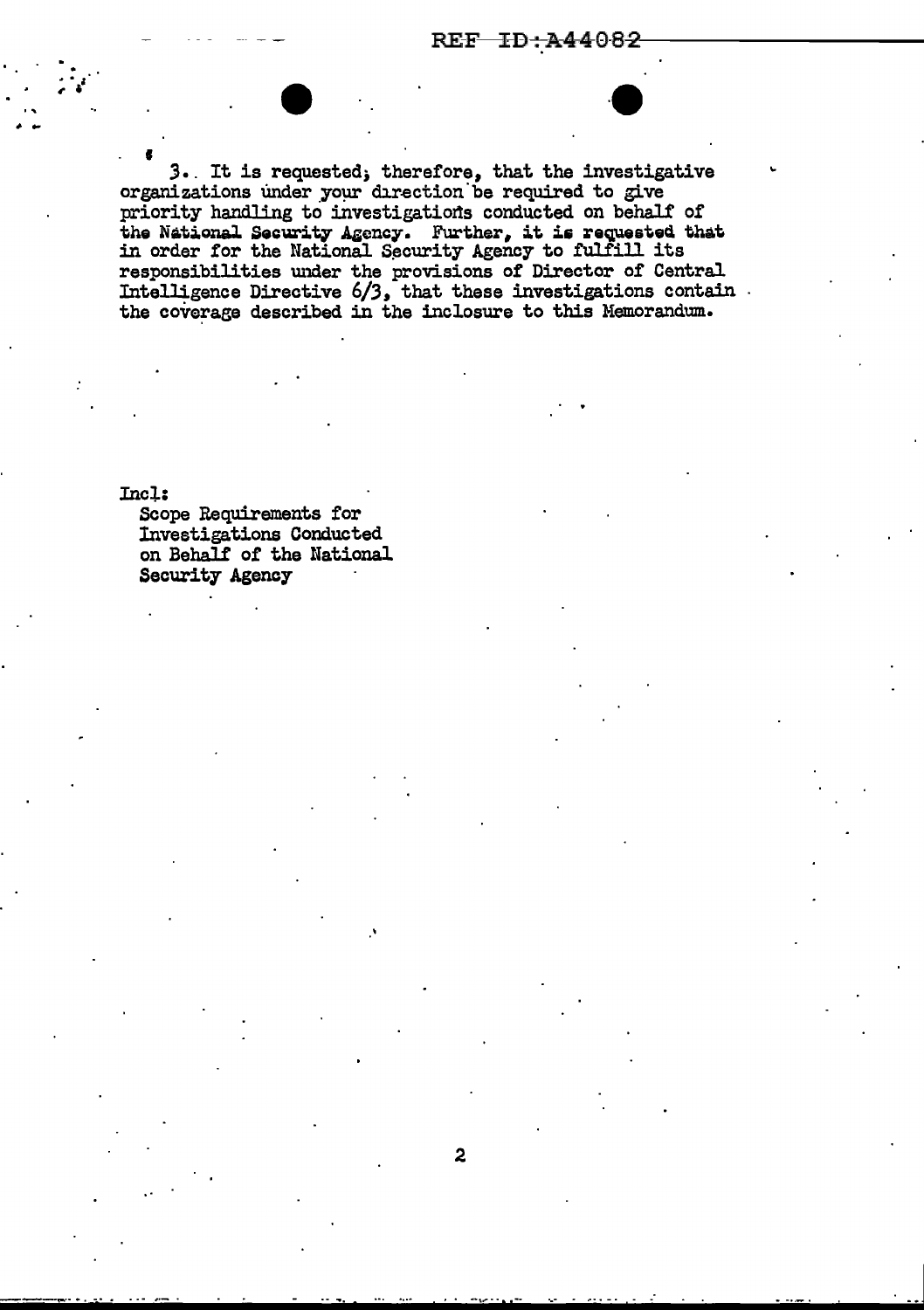## SCOPE REQUIREMENTS FOR INVESTIGATIONS CONDUCTED ON BEHALF OF THE NATIONAL SECURITY AGENCY

#### A. INITIAL INVESTIGATION.

•

1. It is essential that the scope of the background investigations conducted on National Security Agency personnel cover the period of the last 15 years of the individual's life, or the period since his lôth birthday, as a minimum. These investigations ... must include investigative checks listed below, and, where indicated, extend beyond the 15 year period.

2. National Agency Check. The National Agency Check in connection with an initial background investigation will be conducted by the Civil Service Commission.

3. Citizenship. The United States citizenship of the **·** individual must be verified. Where citizenship is acquired by birth, verification should be made through review of records of the appropriate Bureau of Vital Statistics, when possible. In addition, it is necessary that United States citizenship, by naturalization, of any member of the individual's immediate family, or his spouse's family, be verified when foreign birth is indicated. Included in the immediate family are mother, father; sisters, brothers, children, step-sisters, step-brothers, half-sisters, half-brothers, and adopted children over l8 years of age. When information indicates that a member of the imnediate family was born in the Soviet Union or in a country under its control or influence, appropriate Government records which might provide information reflecting upon the loyalty of that relative should be reviewed in addition to the naturalization records.

4. Education. The records of all educational institutions. attended during the 15 year period, must be reviewed. In addition, interviews of school personnel with a knowledge of the individual should be conducted. The last secondary school or college attended, as appropriate, must be checked regardless of the time period.

5. Employment. Each employment by the individual during the period of the investigation must be verified· by check of employer's records, where possible. In addition, an attempt should be made to interview at least one supervisor and two co-workers at each previous place of employment. Records of former Military or Civil Service must be reviewed when such service is indicated.

.. . . ............. {'. .. -.. ~- ··- .. . . "" . -~.. . . . . .

Ircl to Inci 2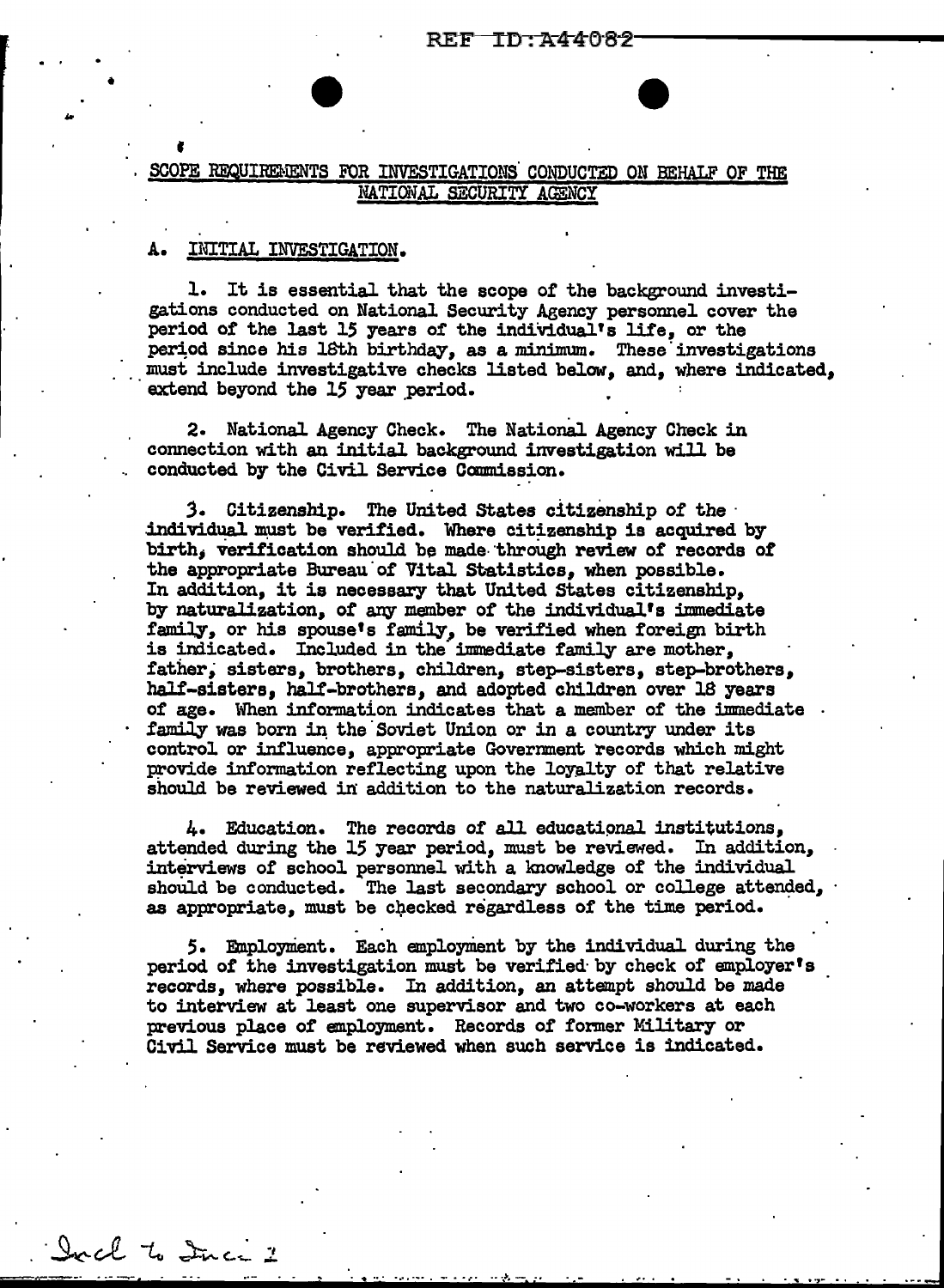6. Residences. All places of residence during the period covered by the investigation must be verified and at least two neighbors who knew the individual at each place of residence should be interviewed. Only those military residences within the last five years wherein family-assigned quarters were utilized need be verified.

7. Associations. When information indicates the individual associates with foreign nationals, employees of a foreign country, or employees of a foreign commercial organization, the nature and degree of such association must be determined.

S. Police and, Credit Records. Records of appropriate Police Departments and credit organizations should be reviewed for each area in which the individual has resided during the period covered by the investigation.

9. Divorce Records. Where there is an indication that a divorce has taken.place, the appropriate court records should be reviewed for information pertinent to the investigation.

10. References. At least three persons listed·as character references by the individual should be interviewed, and at least two other persons not so listed who are in a position to comment on the individual's character, loyalty and discretion should be interviewed. ·

#### B. RE-IMVESTIGATIONS.

•

1. The re-investigation should encompass the period of time in the individual's life since the period covered by the last background investigation.

2. Education. Records of educational institutions attended by the individual must be reviewed and school personnel with knowledge of the individual· should be interviewed.

3. Employment. Records of employment by the National Security Agency need not be reviewed. However, records of all other employers during the period covered by the investigation must be reviewed and at least one supervisor and two co-workers at each place of employment, including the National Security Agency, should be interviewed. This coverage must be applied to parttime employments.

4. Residences. All residences must be verified and at least two neighbors interviewed at each area of residence •

. 5. Police and Credit Records. The records of local PoJice and credit organizations in each area of residence must be checked.

<sup>~</sup>.. -- ........... . ..... ··;,- .- .. , .. ,.. -